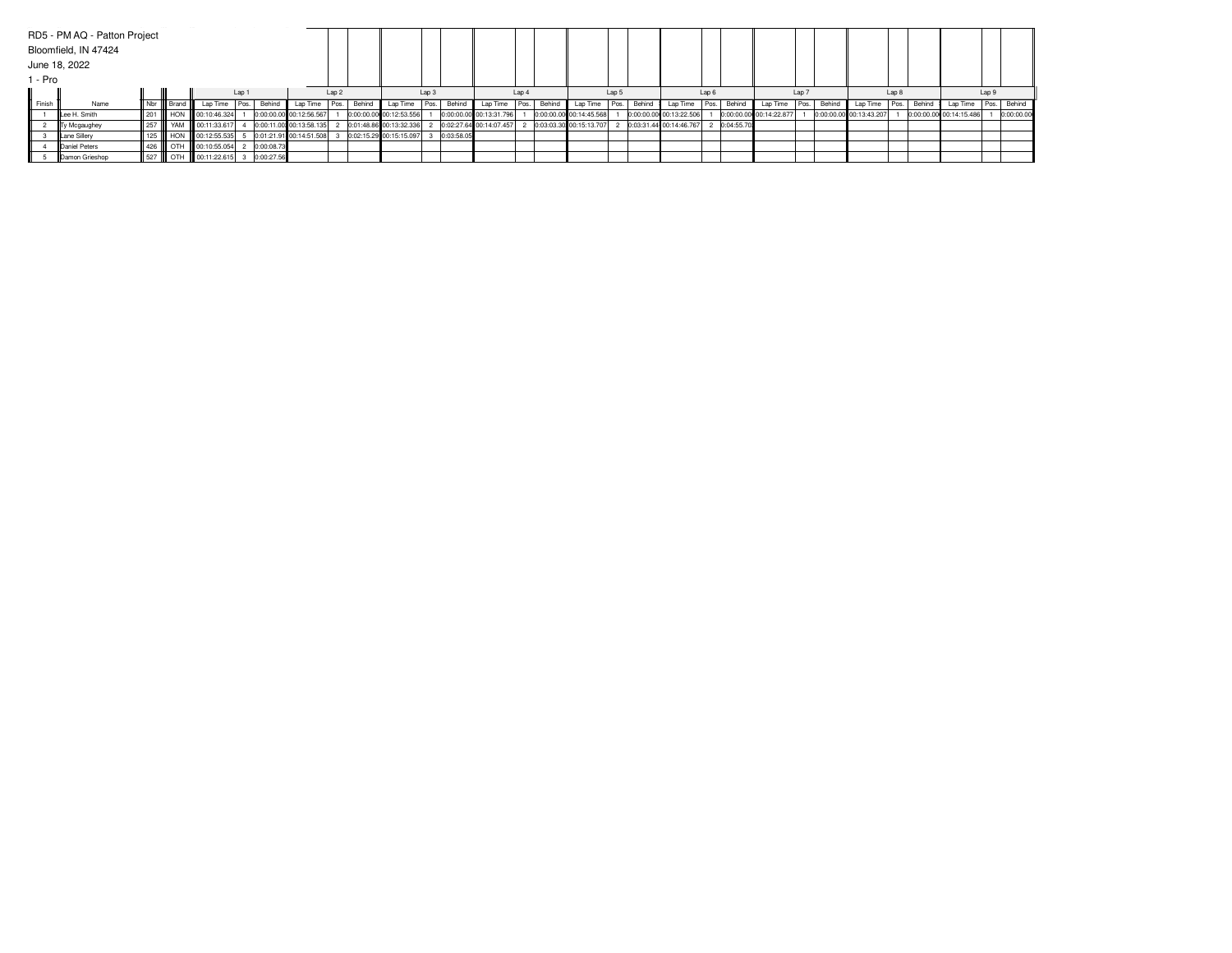|        | RD5 - PM AQ - Patton Project |        |       |                      |  |              |                         |                  |        |                         |                  |                         |       |            |          |       |        |               |       |        |                      |                  |          |       |        |                        |       |  |
|--------|------------------------------|--------|-------|----------------------|--|--------------|-------------------------|------------------|--------|-------------------------|------------------|-------------------------|-------|------------|----------|-------|--------|---------------|-------|--------|----------------------|------------------|----------|-------|--------|------------------------|-------|--|
|        | Bloomfield, IN 47424         |        |       |                      |  |              |                         |                  |        |                         |                  |                         |       |            |          |       |        |               |       |        |                      |                  |          |       |        |                        |       |  |
|        | June 18, 2022                |        |       |                      |  |              |                         |                  |        |                         |                  |                         |       |            |          |       |        |               |       |        |                      |                  |          |       |        |                        |       |  |
|        | 3 - Womens Expert            |        |       |                      |  |              |                         |                  |        |                         |                  |                         |       |            |          |       |        |               |       |        |                      |                  |          |       |        |                        |       |  |
| Lap 1  |                              |        |       |                      |  |              |                         | Lap <sub>2</sub> |        |                         | Lap <sub>3</sub> |                         | Lap 4 |            |          | Lap 5 |        |               | Lap 6 |        |                      | Lap <sub>7</sub> |          | Lap 8 |        |                        | Lap 9 |  |
| Finish | Name                         | Nbr II | Brand | Lap Time Pos.        |  | Behind       | Lap Time                | Pos.             | Behind | Lap Time Pos.           | Behind           | Lap Time Pos. Behind    |       |            | Lap Time | Pos.  | Behind | Lap Time Pos. |       | Behind | Lap Time Pos. Behind |                  | Lap Time | Pos.  | Behind | Lap Time   Pos. Behind |       |  |
|        | Hailey France                |        |       | 214 HON 00:16:55.637 |  |              | 0:00:00.00 00:20:36.480 |                  |        | 0:00:00.00 00:20:38.691 |                  | 0:00:00.00 00:21:32.650 |       | 0:00:00.00 |          |       |        |               |       |        |                      |                  |          |       |        |                        |       |  |
|        | Hope Flaurr                  |        |       | 901 HON 00:26:14.592 |  | 2 0:09:18.95 |                         |                  |        |                         |                  |                         |       |            |          |       |        |               |       |        |                      |                  |          |       |        |                        |       |  |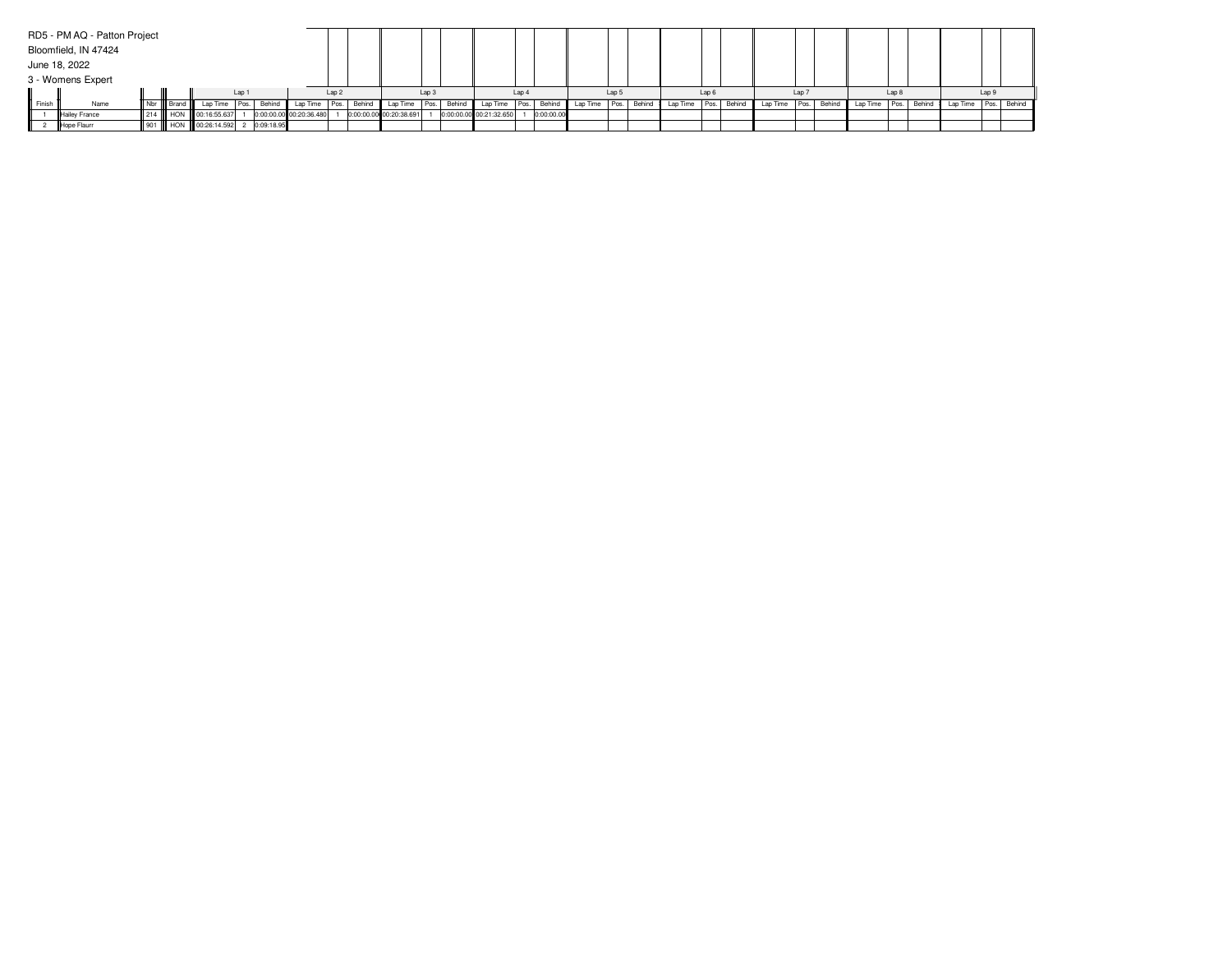|        | RD5 - PM AQ - Patton Project |  |                       |  |                      |  |                          |                         |  |                                           |                  |                                                                               |       |                         |       |                           |                                                                  |     |                                            |       |        |                         |       |             |
|--------|------------------------------|--|-----------------------|--|----------------------|--|--------------------------|-------------------------|--|-------------------------------------------|------------------|-------------------------------------------------------------------------------|-------|-------------------------|-------|---------------------------|------------------------------------------------------------------|-----|--------------------------------------------|-------|--------|-------------------------|-------|-------------|
|        | Bloomfield, IN 47424         |  |                       |  |                      |  |                          |                         |  |                                           |                  |                                                                               |       |                         |       |                           |                                                                  |     |                                            |       |        |                         |       |             |
|        | June 18, 2022                |  |                       |  |                      |  |                          |                         |  |                                           |                  |                                                                               |       |                         |       |                           |                                                                  |     |                                            |       |        |                         |       |             |
|        | $4 - A 15 +$                 |  |                       |  |                      |  |                          |                         |  |                                           |                  |                                                                               |       |                         |       |                           |                                                                  |     |                                            |       |        |                         |       |             |
|        | Lap 1                        |  |                       |  |                      |  |                          |                         |  |                                           | Lap <sub>3</sub> |                                                                               | Lap 4 |                         | Lap 5 | Lap 6                     |                                                                  | Lap |                                            | Lap 8 |        |                         | Lap 9 |             |
| Finish | Name                         |  | II Nbr IIII Brand III |  |                      |  | Lap Time   Pos.   Behind |                         |  | Lap Time Pos. Behind Lap Time Pos. Behind |                  | Lap Time Pos. Behind Lap Time Pos. Behind                                     |       |                         |       | Lap Time   Pos.   Behind  |                                                                  |     | Lap Time   Pos.   Behind   Lap Time   Pos. |       | Behind | Lap Time                |       | Pos. Behind |
|        | <b>IDaniel Hash</b>          |  |                       |  | 318 HON 00:13:08.066 |  |                          | 0:00:16.78 00:14:42.977 |  | 0:00:00.00 00:14:32.477                   |                  | 0:00:00.00 00:14:51.217                                                       |       | 0:00:00.00 00:14:55.908 |       | 0:00:00.00 00:14:47.746   | 0:00:00.00 00:15:22.828                                          |     | 0:00:00.00 00:15:42.538                    |       |        | 0:00:00.00 00:16:02.457 |       | 0:00:00.00  |
|        | Quinton Nenedjian            |  |                       |  | 027 HON 00:12:51.286 |  |                          | 0:00:00.00 00:15:01.137 |  |                                           |                  | 2 0:00:01.38 00:14:41.347 2 0:00:10.25 00:16:27.088 2 0:01:46.12 00:16:18.358 |       |                         |       | 2 0:03:08.57 00:17:19.309 | 2 0:05:40.13 00:17:21.108 2 0:07:38.41 00:17:11.178 2 0:09:07:05 |     |                                            |       |        |                         |       |             |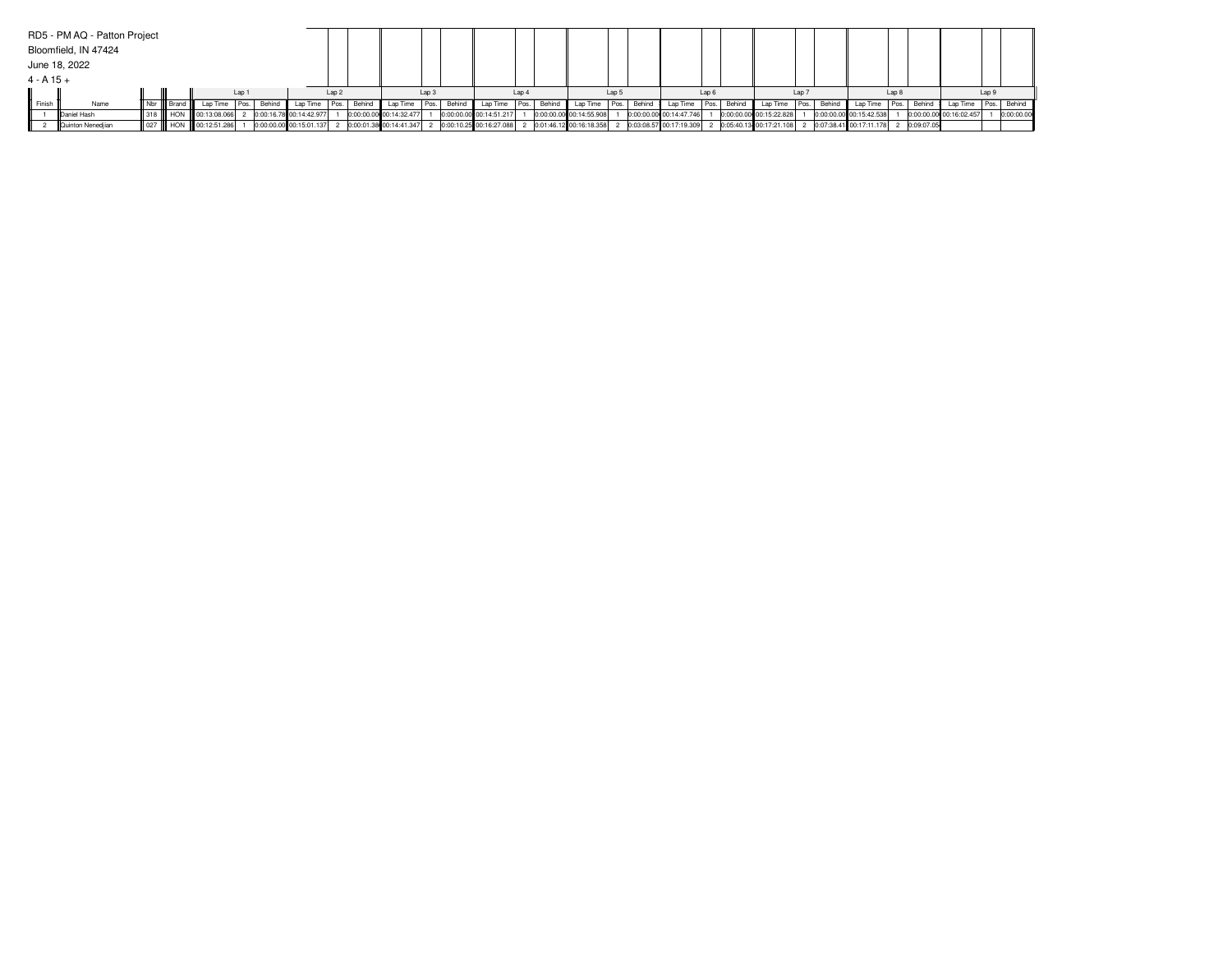|        | RD5 - PM AQ - Patton Project |                |                        |       |             |                           |                  |        |                         |                  |        |                                                     |                  |        |                         |       |              |                         |       |                         |      |                         |       |            |                          |       |  |
|--------|------------------------------|----------------|------------------------|-------|-------------|---------------------------|------------------|--------|-------------------------|------------------|--------|-----------------------------------------------------|------------------|--------|-------------------------|-------|--------------|-------------------------|-------|-------------------------|------|-------------------------|-------|------------|--------------------------|-------|--|
|        | Bloomfield, IN 47424         |                |                        |       |             |                           |                  |        |                         |                  |        |                                                     |                  |        |                         |       |              |                         |       |                         |      |                         |       |            |                          |       |  |
|        | June 18, 2022                |                |                        |       |             |                           |                  |        |                         |                  |        |                                                     |                  |        |                         |       |              |                         |       |                         |      |                         |       |            |                          |       |  |
|        | 4 - A Junior 22 - 29         |                |                        |       |             |                           |                  |        |                         |                  |        |                                                     |                  |        |                         |       |              |                         |       |                         |      |                         |       |            |                          |       |  |
|        |                              |                |                        | Lap 1 |             |                           | Lap <sub>2</sub> |        |                         | Lap <sub>3</sub> |        |                                                     | Lap <sub>4</sub> |        |                         | Lap 5 |              |                         | Lap 6 |                         | Lap  |                         | Lap 8 |            |                          | Lap 9 |  |
| Finish | Name                         | Nbr      Brand | Lap Time               |       | Pos. Behind | Lap Time                  | Pos.             | Behind | Lap Time                | Pos.             | Behind | Lap Time Pos.                                       |                  | Behind | Lap Time Pos.           |       | Behind       | Lap Time Pos. Behind    |       | Lap Time                | Pos. | Behind Lap Time         | Pos.  | Behind     | Lap Time   Pos.   Behind |       |  |
|        | Dylan Shahan                 |                | 512 HON 00:14:31.597   |       |             | 0:00:00.00 00:16:21.468   |                  |        | 0:00:00.00 00:16:17.018 |                  |        | 0:00:00.00 00:16:01.807                             |                  |        | 0:00:00.00 00:15:43.358 |       |              | 0:00:00.00 00:15:55.947 |       | 0:00:00.00 00:15:51.878 |      | 0:00:00.00 00:15:53.398 |       | 0:00:00.00 |                          |       |  |
|        | <b>IMichael Miller</b>       |                | 208 W YAM 00:22:23.471 |       |             | 2 0:07:51.87 00:38:35.658 |                  |        | 0:30:06.06 00:20:08.920 |                  |        | 2 0:33:57.96 00:19:36.919 2 0:37:33.07 00:19:15.810 |                  |        |                         |       | 2 0:41:05.53 |                         |       |                         |      |                         |       |            |                          |       |  |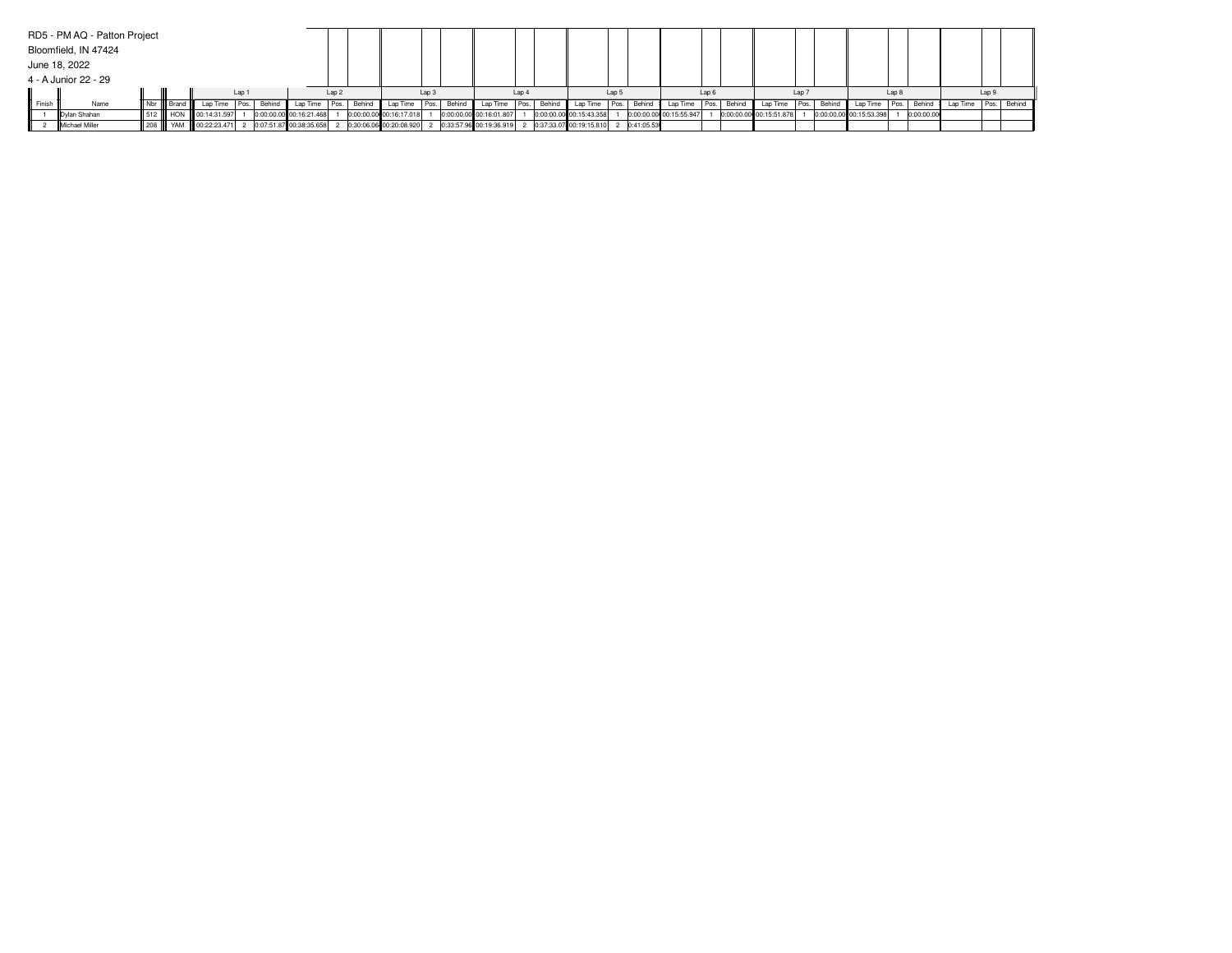|        | RD5 - PM AQ - Patton Project<br>Bloomfield, IN 47424 |     |              |                                                    |       |                          |                         |                  |        |                          |                  |                          |       |                         |       |        |                         |                  |               |                          |       |                         |       |            |          |       |             |
|--------|------------------------------------------------------|-----|--------------|----------------------------------------------------|-------|--------------------------|-------------------------|------------------|--------|--------------------------|------------------|--------------------------|-------|-------------------------|-------|--------|-------------------------|------------------|---------------|--------------------------|-------|-------------------------|-------|------------|----------|-------|-------------|
|        | June 18, 2022<br>5 - A Vet 30+                       |     |              |                                                    |       |                          |                         |                  |        |                          |                  |                          |       |                         |       |        |                         |                  |               |                          |       |                         |       |            |          |       |             |
|        |                                                      |     |              |                                                    | Lap 1 |                          |                         | Lap <sub>2</sub> |        |                          | Lap <sub>3</sub> |                          | Lap 4 |                         | Lap 5 |        |                         | Lap <sub>6</sub> |               |                          | Lap 7 |                         | Lap 8 |            |          | Lap 9 |             |
| Finish | Name                                                 |     | Nbr    Brand |                                                    |       | Lap Time   Pos.   Behind | Lap Time                | Pos.             | Behind | Lap Time   Pos.   Behind |                  | Lap Time   Pos.   Behind |       | Lap Time                | Pos.  | Behind | Lap Time Pos.           |                  | <b>Behind</b> | Lap Time   Pos.   Behind |       | Lap Time                | Pos.  | Behind     | Lap Time |       | Pos. Behind |
|        | <b>ISeth Matt</b>                                    | 614 | <b>HON</b>   | 00:12:53.016                                       |       |                          | 0:00:00.00 00:15:46.088 |                  |        | 0:00:03.71 00:15:14.037  |                  | 0:00:01.88 00:14:43.907  |       | 0:00:00.00 00:15:09.607 |       |        | 0:00:00.00 00:15:17.048 |                  |               | 0:00:00.00 00:15:58.638  |       | 0:00:00.00 00:15:54.777 |       | 0:00:00.00 |          |       |             |
|        | Zac Berendsen                                        | 107 |              | YAM 60:13:26.486                                   |       |                          | 0:00:33.47 00:15:08.907 |                  |        | 0:00:00.00 00:15:15.868  |                  | 0:00:00.00 00:15:36.328  |       | 0:00:50.54 00:15:49.527 |       |        | 0:01:30.46 00:15:54.208 |                  |               | 0:02:07.62 00:16:25.338  |       | 0:02:34.32 00:16:29.748 |       | 0:03:09.29 |          |       |             |
|        | <b>IIJustin Lewicki</b>                              |     |              | 705 III HON III 00:13:46.317                       |       |                          | 0:00:19.83 00:16:14.348 |                  |        | 0:01:21.56 00:16:14.827  |                  | 0:00:01.82 00:16:29.118  |       | 0:00:13.52 00:15:35.178 |       |        | 0:00:01.32 00:15:46.397 |                  |               | 0:00:01.71 00:15:11.288  |       | 0:01:40.81 00:15:08.677 |       | 0:00:19.74 |          |       |             |
|        | Klyt Thompson                                        | 507 |              | HON 100:13:51.497                                  |       |                          | 0:00:05.18 00:16:20.748 |                  |        | 0:00:01.67 00:16:16.138  |                  | 0:00:12.89 00:16:02.707  |       | 0:03:03.50 00:15:47.378 |       |        | 0:03:01.35 00:15:46.007 |                  |               | 0:02:53.15 00:15:16.468  |       | 0:00:03.47 00:15:26.437 |       | 0:00:21.23 |          |       |             |
|        | <b>Travis Mader</b>                                  | 541 |              | YAM 00:13:57.697                                   |       |                          | 0:00:06.20 00:16:12.877 |                  |        | 0:00:09.90 00:16:03.098  |                  | 0:02:20.53 00:16:45.398  |       | 0:00:14.46 00:16:40.899 |       |        | 0:01:20.18 00:16:17.967 |                  |               | 0:01:51.75 00:17:08.048  |       | 0:03:45.04 00:17:40.327 |       | 0:05:58.93 |          |       |             |
|        | <b>IDakotah Coomes</b>                               |     |              | 927       HON      00:34:03.027    6    0:20:05.33 |       |                          |                         |                  |        |                          |                  |                          |       |                         |       |        |                         |                  |               |                          |       |                         |       |            |          |       |             |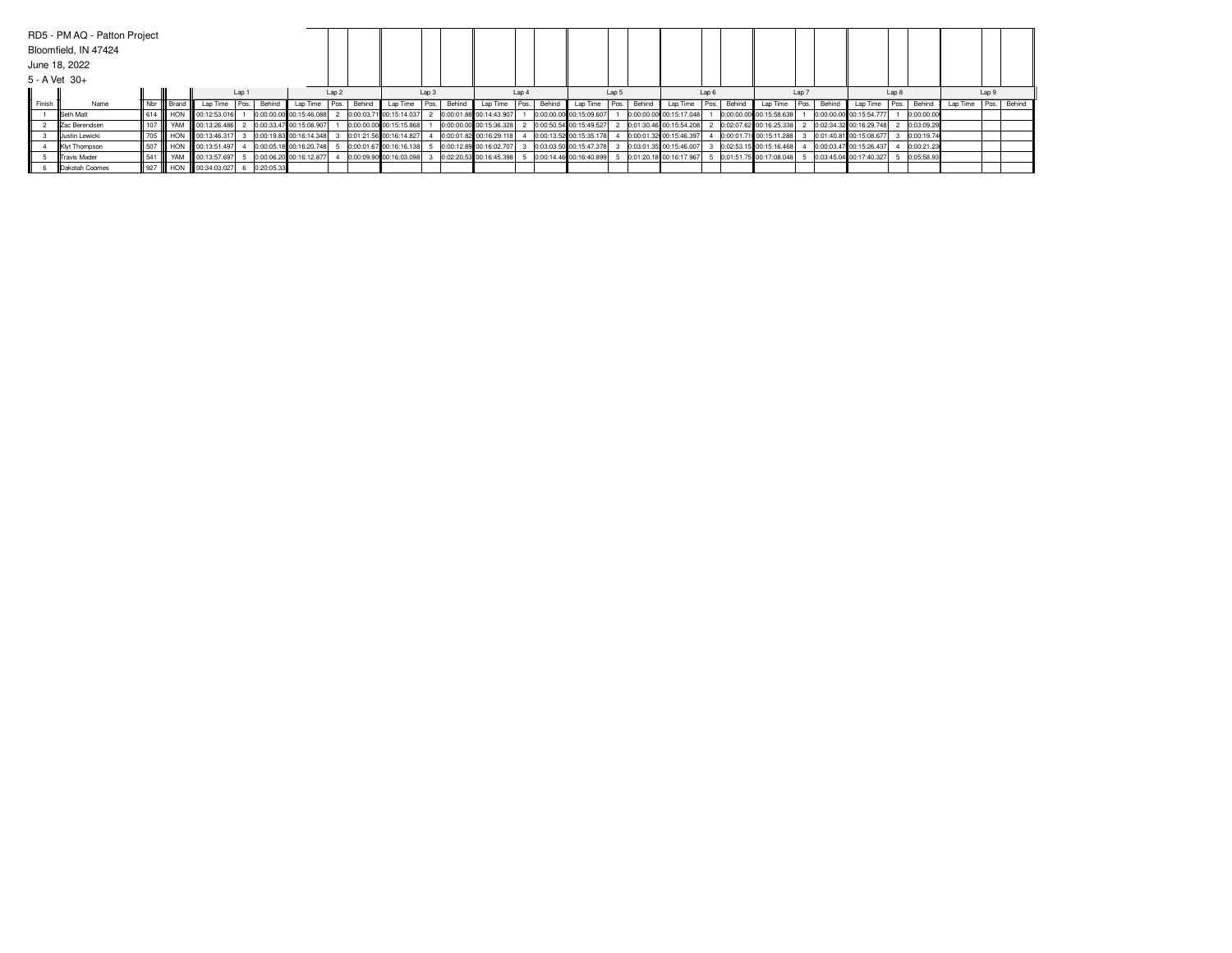|                              | RD5 - PM AQ - Patton Project |     |                   |                                                                                                                          |  |                         |                  |                          |                                                   |                  |                                           |       |                         |       |        |                         |       |                                                                               |       |              |          |       |        |                        |       |  |
|------------------------------|------------------------------|-----|-------------------|--------------------------------------------------------------------------------------------------------------------------|--|-------------------------|------------------|--------------------------|---------------------------------------------------|------------------|-------------------------------------------|-------|-------------------------|-------|--------|-------------------------|-------|-------------------------------------------------------------------------------|-------|--------------|----------|-------|--------|------------------------|-------|--|
|                              | Bloomfield, IN 47424         |     |                   |                                                                                                                          |  |                         |                  |                          |                                                   |                  |                                           |       |                         |       |        |                         |       |                                                                               |       |              |          |       |        |                        |       |  |
|                              | June 18, 2022                |     |                   |                                                                                                                          |  |                         |                  |                          |                                                   |                  |                                           |       |                         |       |        |                         |       |                                                                               |       |              |          |       |        |                        |       |  |
|                              |                              |     |                   |                                                                                                                          |  |                         |                  |                          |                                                   |                  |                                           |       |                         |       |        |                         |       |                                                                               |       |              |          |       |        |                        |       |  |
| $5 - A$ Senior 40 +<br>Lap 1 |                              |     |                   |                                                                                                                          |  |                         | Lap <sub>2</sub> |                          |                                                   | Lap <sub>3</sub> |                                           | Lap 4 |                         | Lap 5 |        |                         | Lap 6 |                                                                               | Lap 7 |              |          | Lap 8 |        |                        | Lap 9 |  |
| Finish                       | Name                         |     | Nbr III Brand III | Lap Time   Pos.   Behind                                                                                                 |  |                         |                  | Lap Time   Pos.   Behind |                                                   |                  | Lap Time Pos. Behind Lap Time Pos. Behind |       | Lap Time Pos.           |       | Behind |                         |       | Lap Time Pos. Behind Lap Time Pos. Behind                                     |       |              | Lap Time | Pos.  | Behind | Lap Time   Pos. Behind |       |  |
|                              | <b>IMatthew York</b>         | 022 |                   | YAM 00:15:40.857                                                                                                         |  | 0:01:17.40 00:18:03.179 |                  |                          | 0:00:00.00 00:17:49.529                           |                  | 2 0:00:05.48 00:17:13.828                 |       | 0:00:00.00 00:17:32.259 |       |        | 0:00:00.00 00:17:26.188 |       | 0:00:00.00 00:17:48.399                                                       |       | 0:00:00.00   |          |       |        |                        |       |  |
|                              | <b>IMatt Price</b>           |     |                   | 834    HON    00:14:23.457                                                                                               |  |                         |                  |                          | 0:00:00.00 00:19:38.470 2 0:00:17.89 00:17:26.158 |                  | 0:00:00.00 00:17:33.038                   |       |                         |       |        |                         |       | 2 0:00:13.73 00:17:35.439 2 0:00:16.91 00:17:11.908 2 0:00:02.63 00:17:47.919 |       | 2 0:00:02.15 |          |       |        |                        |       |  |
|                              | Matthew Carmichael           |     |                   | 444      YAM      00:15:57.817  3   0:00:16.96  00:18:23.750  3   0:00:19.64  00:17:36.618  3   0:00:24.62  00:17:10.738 |  |                         |                  |                          |                                                   |                  |                                           |       |                         |       |        |                         |       | 3 0:00:07.80 00:17:41.139 3 0:00:13.50 00:17:58.868 3 0:01:00.46 00:19:51.060 |       | 3 0:03:03.60 |          |       |        |                        |       |  |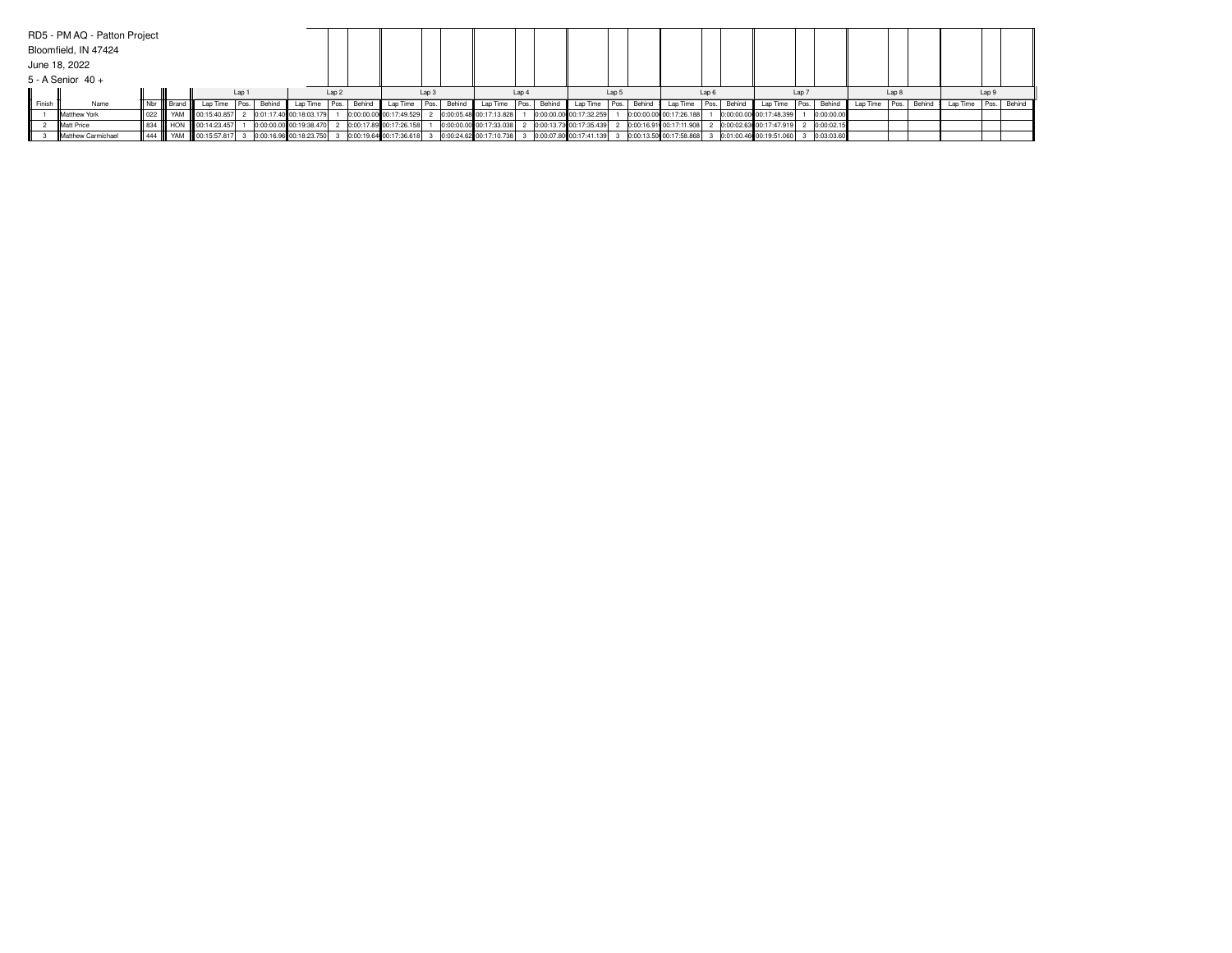|                                                                                                                            | RD5 - PM AQ - Patton Project<br>Bloomfield, IN 47424<br>June 18, 2022 |                             |                                 |                                |  |  |                         |  |             |                         |                  |        |                         |                  |            |                         |       |            |                          |      |        |                         |       |              |                         |       |            |                         |       |             |
|----------------------------------------------------------------------------------------------------------------------------|-----------------------------------------------------------------------|-----------------------------|---------------------------------|--------------------------------|--|--|-------------------------|--|-------------|-------------------------|------------------|--------|-------------------------|------------------|------------|-------------------------|-------|------------|--------------------------|------|--------|-------------------------|-------|--------------|-------------------------|-------|------------|-------------------------|-------|-------------|
| $6 - B$ 15 - 21<br>Lap <sub>2</sub><br>Lap 1<br>Finish<br>Name<br>Nbr IIII Brand<br>Lap Time<br>Pos.<br>Behind<br>Lap Time |                                                                       |                             |                                 |                                |  |  |                         |  |             |                         | Lap <sub>3</sub> |        |                         | Lap <sub>4</sub> |            |                         | Lap 5 |            |                          | Lap6 |        |                         | Lap 7 |              |                         | Lap 8 |            |                         | Lap 9 |             |
|                                                                                                                            |                                                                       |                             |                                 |                                |  |  |                         |  | Pos. Behind | Lap Time                | Pos.             | Behind | Lap Time                | Pos.             | Behind     | Lap Time                | Pos.  | Behind     | Lap Time                 | Pos. | Behind | Lap Time                | Pos.  | Behind       | Lap Time                | Pos.  | Behind     | Lap Time                |       | Pos. Behind |
|                                                                                                                            | Kane L. Skinner                                                       | $\parallel$ 903 $\parallel$ | l отн                           | $\frac{1}{2}$ 00:12:43.756     |  |  | 0:00:00.00 00:14:29.468 |  |             | 0:00:00.00 00:14:45.126 |                  |        | 0:00:00.00 00:14:46.388 |                  |            | 0:00:00.00 00:14:19.036 |       |            | 0:00:00.00 00:14:21.607  |      |        | 0:00:00.00 00:15:06.788 |       |              | 0:00:00.00 00:15:00.927 |       |            | 0:00:00.00 00:13:20.115 |       | 0:00:00.00  |
|                                                                                                                            | INolan Warren                                                         | 774                         |                                 | YAM III 00:13:11.537           |  |  | 0:00:27.78 00:15:30.587 |  |             | 0:00:17.93 00:14:56.827 |                  |        | 0:01:40.60 00:15:23.228 |                  |            | 0:02:17.44 00:14:55.907 |       |            | 0:02:54.31: 00:15:17.957 |      |        | 0:03:50.66 00:15:16.648 |       |              | 0:04:00.52 00:15:20.567 |       | 0:04:20.16 |                         |       |             |
|                                                                                                                            | Harrison Baird                                                        |                             |                                 | 330 W YAM 00:13:17.577         |  |  | 0:00:04.22 00:15:29.634 |  |             | 0:00:05.08 00:15:54.041 |                  |        | 0:00:23.77 00:15:47.587 |                  |            | 0:00:25.94 00:15:50.178 |       |            | 0:02:20.93 00:16:38.348  |      |        | 0:03:41.32 00:16:42.308 |       |              | 0:00:17.10 00:15:42.468 |       | 0:05:28.88 |                         |       |             |
|                                                                                                                            | Braydon Shields                                                       |                             |                                 | 621 HON 00:13:13.357           |  |  | 0:00:01.82 00:15:10.837 |  |             | 0:01:10.97 00:15:53.287 |                  |        | 0:00:38.53 00:15:45.418 |                  |            | 0:01:00.72 00:16:43.148 |       |            | 0:00:27.03 00:16:41.198  |      |        | 0:00:29.88 00:15:55.328 |       |              | 0:04:49.88 00:16:06.598 |       | 0:00:07.03 |                         |       |             |
|                                                                                                                            | Kyle Kruse                                                            | 140                         | <b>HON</b>                      | 00:15:38.128                   |  |  | 0:00:11.64 00:18:15.759 |  |             | 0:00:12.10 00:18:58.919 |                  |        | 0:00:32.47 00:18:03.768 |                  |            | 0:01:37.43 00:18:39.549 |       |            | 0:12:50.07 00:18:35.029  |      |        | 0:14:43.90 00:19:06.600 |       | 0:17:38.07   |                         |       |            |                         |       |             |
|                                                                                                                            | <b>IEthan Baker</b>                                                   |                             |                                 | 069     YAM     00:15:26.488   |  |  | 0:02:08.91 00:18:15.299 |  |             | 0:00:24.79 00:18:38.549 |                  |        | 0:07:39.08 00:16:58.808 |                  |            | 0:08:50.30 00:20:24.579 |       |            | 0:00:07.60 00:19:44.970  |      |        | 0:01:17.54 00:22:51.031 |       | 6 0:05:01.97 |                         |       |            |                         |       |             |
|                                                                                                                            | Hayden Neal                                                           |                             |                                 | 009     HON     00:17:10.809 9 |  |  | 0:00:14.23 00:18:54.303 |  |             | 0:02:11.22 00:18:51.035 |                  |        | 0:02:03.34 00:19:57.080 |                  |            | 0:01:50.66 00:23:33.461 |       | 0:08:42.96 |                          |      |        |                         |       |              |                         |       |            |                         |       |             |
|                                                                                                                            | Braydon Brock                                                         | $\parallel$ 005 $\parallel$ | I отн                           | 00:16:56.578                   |  |  | 0:00:43.58 00:19:49.340 |  |             | 0:00:40.80 00:18:33.759 |                  |        | 0:00:23.53 00:17:42.889 |                  | 0:02:05.99 |                         |       |            |                          |      |        |                         |       |              |                         |       |            |                         |       |             |
|                                                                                                                            | <b>INick Brekke</b>                                                   |                             | $\parallel$ 064 $\parallel$ HON | 00:16:12.998                   |  |  | 0:00:34.87 00:17:03.998 |  | 0:04:29.78  |                         |                  |        |                         |                  |            |                         |       |            |                          |      |        |                         |       |              |                         |       |            |                         |       |             |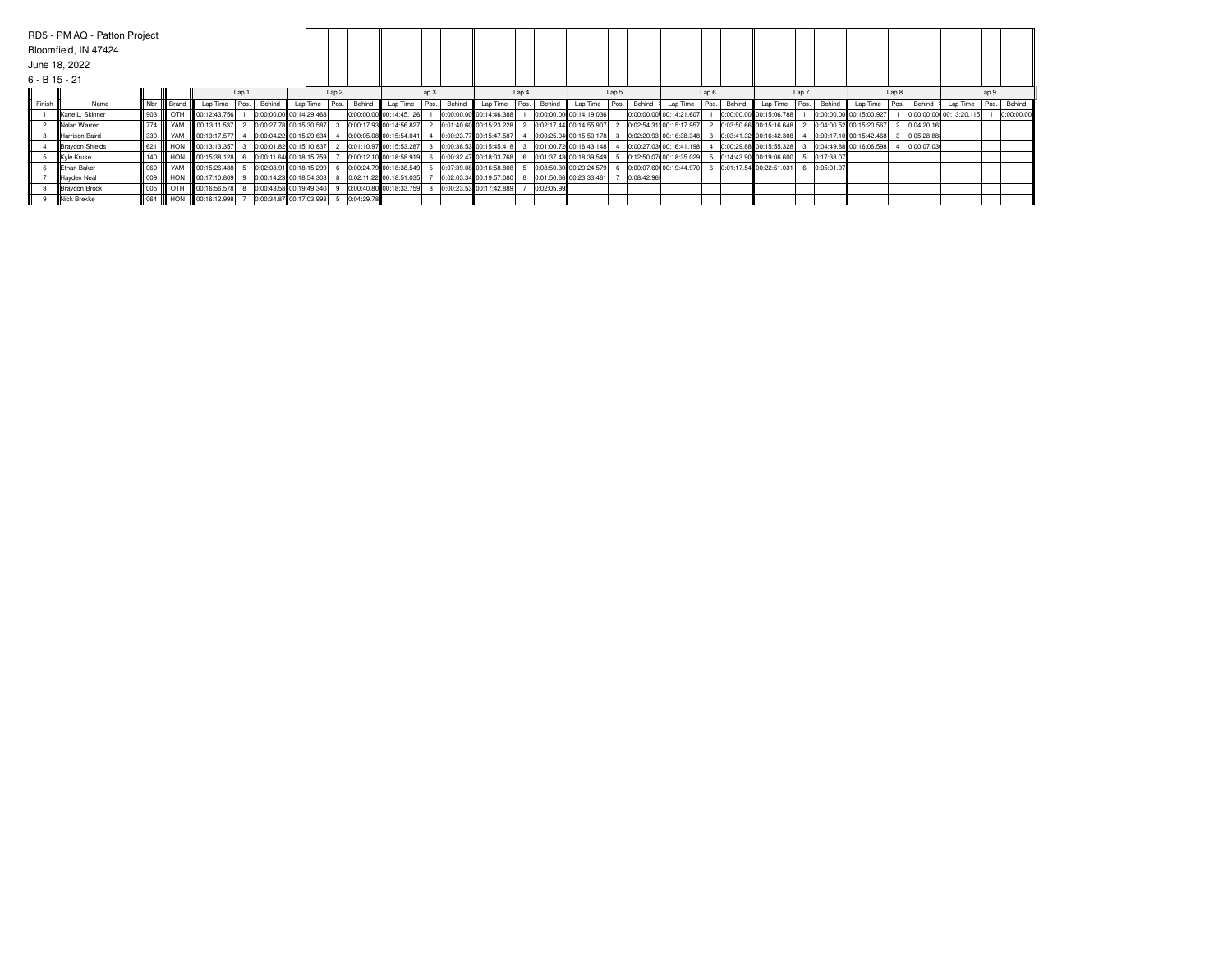|        | RD5 - PM AQ - Patton Project |     |                   |                                                                                               |  |                         |          |      |                  |                                                     |       |                                           |       |                           |  |        |                         |       |                             |  |              |          |      |        |                        |  |  |
|--------|------------------------------|-----|-------------------|-----------------------------------------------------------------------------------------------|--|-------------------------|----------|------|------------------|-----------------------------------------------------|-------|-------------------------------------------|-------|---------------------------|--|--------|-------------------------|-------|-----------------------------|--|--------------|----------|------|--------|------------------------|--|--|
|        | Bloomfield, IN 47424         |     |                   |                                                                                               |  |                         |          |      |                  |                                                     |       |                                           |       |                           |  |        |                         |       |                             |  |              |          |      |        |                        |  |  |
|        | June 18, 2022                |     |                   |                                                                                               |  |                         |          |      |                  |                                                     |       |                                           |       |                           |  |        |                         |       |                             |  |              |          |      |        |                        |  |  |
|        | 7 - B Junior 22 - 29         |     |                   |                                                                                               |  |                         |          |      |                  |                                                     |       |                                           |       |                           |  |        |                         |       |                             |  |              |          |      |        |                        |  |  |
|        |                              |     | Lap 1             |                                                                                               |  | Lap <sub>2</sub>        |          |      | Lap <sub>3</sub> |                                                     | Lap 4 |                                           | Lap 5 |                           |  | Lap 6  |                         | Lap 7 |                             |  | Lap 8        |          |      | Lap 9  |                        |  |  |
| Finish | Name                         |     | Nbr III Brand III | Lap Time Pos.                                                                                 |  | Behind                  | Lap Time | Pos. | Behind           |                                                     |       | Lap Time Pos. Behind Lap Time Pos. Behind |       | Lap Time Pos.             |  | Behind | Lap Time Pos.           |       | Behind Lap Time Pos. Behind |  |              | Lap Time | Pos. | Behind | Lap Time   Pos. Behind |  |  |
|        | Caleb Stidd                  | 729 |                   | HON 00:13:59.187                                                                              |  | 0:00:00.00 00:16:49.298 |          |      |                  | 0:00:00.00 00:17:58.679                             |       | 2 0:00:15.78 00:17:16.518                 |       | 0:00:00.00 00:18:05.149   |  |        | 0:00:00.00 00:18:30.189 |       | 0:00:00.00 00:18:44.669     |  | 0:00:00.00   |          |      |        |                        |  |  |
|        | <b>Chris Leslie</b>          |     |                   | 564    HON    00:14:48.908                                                                    |  |                         |          |      |                  | 2 0:00:49.72 00:16:40.738 2 0:00:41.16 00:17:01.738 |       | 0:00:00.00 00:26:23.783                   |       | 2 0:08:51.48 00:16:52.658 |  |        | 0:07:38.99 00:18:56.989 |       | 2 0:08:05.79 00:26:25.363   |  | 2 0:15:46.48 |          |      |        |                        |  |  |
|        | <b>IlAaron Cohee</b>         |     |                   | 126 III HON III 00:15:06.517 3 0:00:17.60 00:19:49.710 3 0:03:26.58 00:19:37.970 3 0:05:47.03 |  |                         |          |      |                  |                                                     |       |                                           |       |                           |  |        |                         |       |                             |  |              |          |      |        |                        |  |  |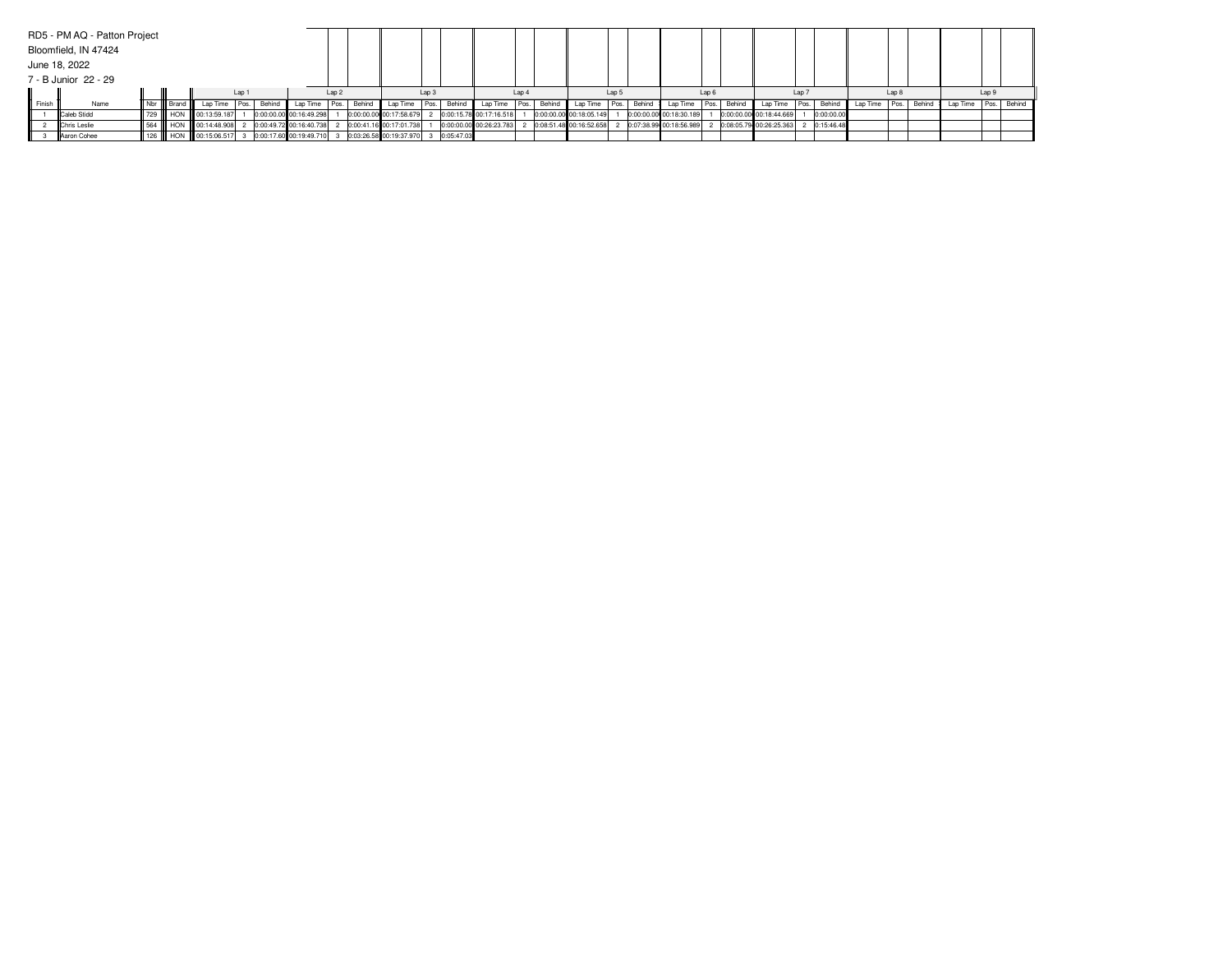|        | RD5 - PM AQ - Patton Project<br>Bloomfield, IN 47424<br>June 18, 2022 |         |                  |                               |                            |       |                           |          |                  |                |                         |       |        |                           |       |              |                         |       |            |                         |       |            |                             |       |            |                         |       |            |                          |       |  |
|--------|-----------------------------------------------------------------------|---------|------------------|-------------------------------|----------------------------|-------|---------------------------|----------|------------------|----------------|-------------------------|-------|--------|---------------------------|-------|--------------|-------------------------|-------|------------|-------------------------|-------|------------|-----------------------------|-------|------------|-------------------------|-------|------------|--------------------------|-------|--|
|        | 8 - B Vet 30 +                                                        |         |                  |                               |                            |       |                           |          |                  |                |                         |       |        |                           |       |              |                         |       |            |                         |       |            |                             |       |            |                         |       |            |                          |       |  |
|        |                                                                       |         |                  |                               |                            | Lap 1 |                           |          | Lap <sub>2</sub> |                |                         | Lap 3 |        |                           | Lap 4 |              |                         | Lap 5 |            |                         | Lap 6 |            |                             | Lap 7 |            |                         | Lap 8 |            |                          | Lap 9 |  |
| Finish | Name                                                                  |         | Nbr III Brand II |                               | Lap Time Pos. Behind       |       |                           | Lap Time |                  | Behind<br>Pos. | Lap Time Pos.           |       | Behind | Lap Time Pos. Behind      |       |              | Lap Time Pos.           |       | Behind     | Lap Time Pos.           |       |            | Behind Lap Time Pos. Behind |       |            | Lap Time                | Pos.  | Behind     | Lap Time   Pos.   Behind |       |  |
|        | <b>IBraxton Griffith</b>                                              |         |                  | 710      HON     00:13:44.748 |                            |       | 0:00:00.00 00:16:00.367   |          |                  |                | 0:00:00.00 00:16:18.628 |       |        | 0:00:00.00 00:16:05.728   |       |              | 0:00:00.00 00:16:15.838 |       |            | 0:00:00.00 00:16:14.107 |       |            | 0:00:00.00 00:15:58.718     |       |            | 0:00:00.00 00:16:11.698 |       | 0:00:00.00 |                          |       |  |
|        | <b>Nick Roberts</b>                                                   |         |                  |                               | 234    HON    00:16:27.669 |       | 0:01:53.43 00:17:53.059   |          |                  |                | 0:01:34.94 00:18:51.848 |       |        | 0:02:41.35 00:19:03.599   |       |              | 0:03:04.96 00:18:36.420 |       |            | 0:12:27.28 00:20:42.460 |       |            | 0:16:55.63 00:25:23.155     |       | 0:26:20.07 |                         |       |            |                          |       |  |
|        | <b>IMark Devins Jr</b>                                                | 004     |                  |                               | YAM 100:17:07.249          |       | 0:00:39.58 00:31:19.575   |          |                  |                | 0:07:44.28 00:22:27.241 |       |        | 0:08:23.78 00:22:40.131   |       |              | 0:09:25.35 00:21:14.910 |       |            | 0:06:07.63 00:22:43.981 |       | 0:25:58.03 |                             |       |            |                         |       |            |                          |       |  |
|        | Zach Spillman                                                         | 410 III |                  |                               | YAM 00:18:48.450           |       | $0.01:41.20$ 00:21:54.091 |          |                  |                | 0:06:21.81 00:21:47.740 |       |        | 0:09:17.70 00:21:38.560   |       |              | 0:11:52.66 00:24:32.632 |       | 0:17:48.87 |                         |       |            |                             |       |            |                         |       |            |                          |       |  |
|        | <b>ITim Fulton</b>                                                    |         |                  |                               | 769    HON    00:14:34.230 |       | 2 0:00:49.48 00:18:11.550 |          |                  |                | 0:03:00.66 00:17:45.437 |       |        | 2 0:04:27.47 00:18:39.996 |       | 2 0:07:01.74 |                         |       |            |                         |       |            |                             |       |            |                         |       |            |                          |       |  |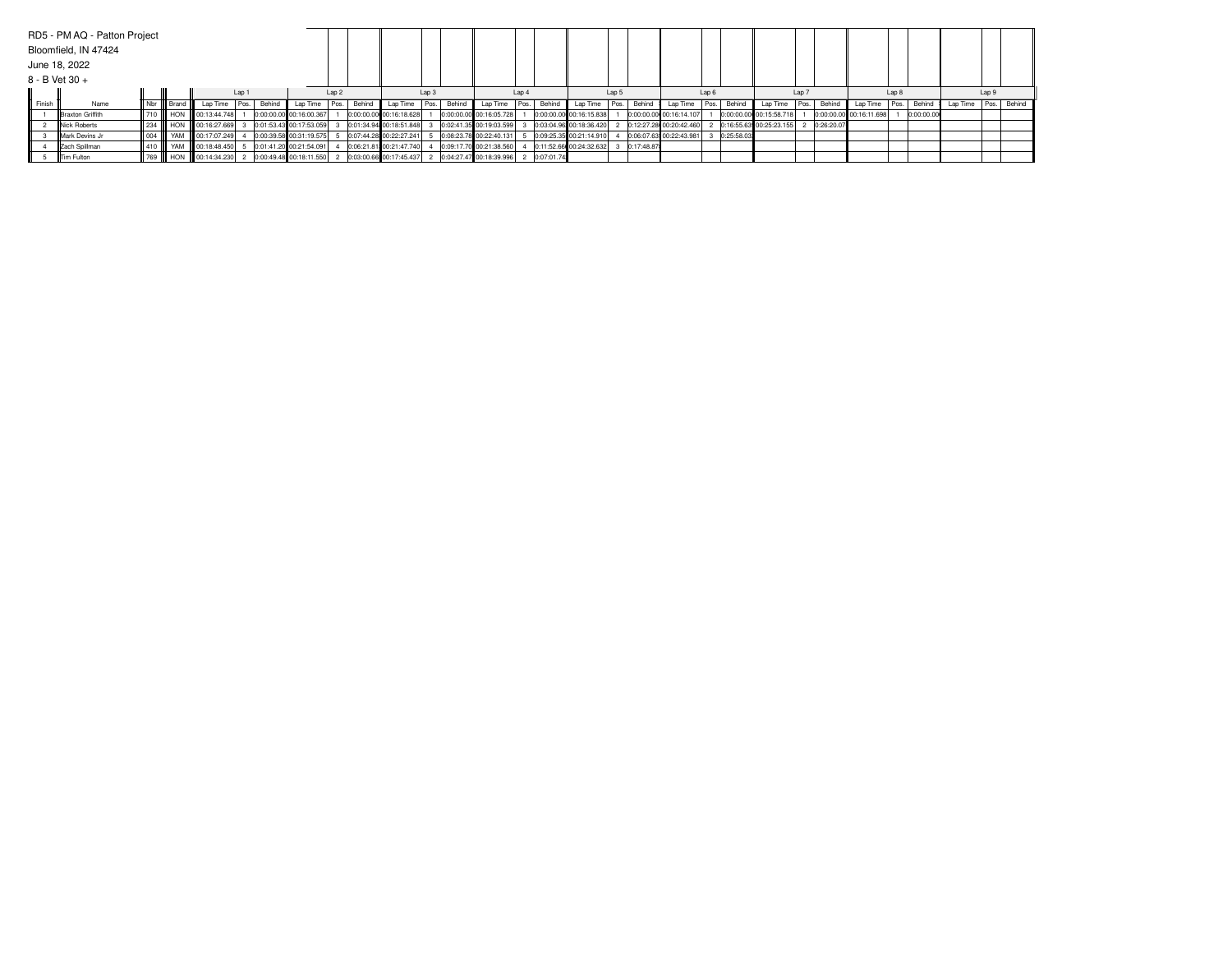|        | RD5 - PM AQ - Patton Project |             |                              |       |             |                         |                  |        |                         |                  |        |                         |       |                         |       |        |                         |                  |                          |       |            |          |       |        |                          |       |  |
|--------|------------------------------|-------------|------------------------------|-------|-------------|-------------------------|------------------|--------|-------------------------|------------------|--------|-------------------------|-------|-------------------------|-------|--------|-------------------------|------------------|--------------------------|-------|------------|----------|-------|--------|--------------------------|-------|--|
|        | Bloomfield, IN 47424         |             |                              |       |             |                         |                  |        |                         |                  |        |                         |       |                         |       |        |                         |                  |                          |       |            |          |       |        |                          |       |  |
|        | June 18, 2022                |             |                              |       |             |                         |                  |        |                         |                  |        |                         |       |                         |       |        |                         |                  |                          |       |            |          |       |        |                          |       |  |
|        | $8 - B$ Senior $40 +$        |             |                              |       |             |                         |                  |        |                         |                  |        |                         |       |                         |       |        |                         |                  |                          |       |            |          |       |        |                          |       |  |
|        |                              |             |                              | Lap 1 |             |                         | Lap <sub>2</sub> |        |                         | Lap <sub>3</sub> |        |                         | Lap 4 |                         | Lap 5 |        |                         | Lap <sub>6</sub> |                          | Lap 7 |            |          | Lap 8 |        |                          | Lap 9 |  |
| Finish | Name                         | Nbr   Brand | Lap Time                     |       | Pos. Behind | Lap Time                | Pos.             | Behind | Lap Time Pos.           |                  | Behind | Lap Time Pos. Behind    |       | Lap Time                | Pos.  | Behind | Lap Time   Pos. Behind  |                  | Lap Time   Pos.   Behind |       |            | Lap Time | Pos.  | Behind | Lap Time   Pos.   Behind |       |  |
|        | <b>ICalvin Beasley</b>       |             | 074     YAM     00:16:36.169 |       |             | 0:00:00.00 00:18:50.549 |                  |        | 0:00:00.00 00:17:43.949 |                  |        | 0:00:00.00 00:18:21.468 |       | 0:00:00.00 00:19:38.570 |       |        | 0:00:00.00 00:23:51.701 |                  | 0:00:00.00 00:26:33.378  |       | 0:00:00.00 |          |       |        |                          |       |  |